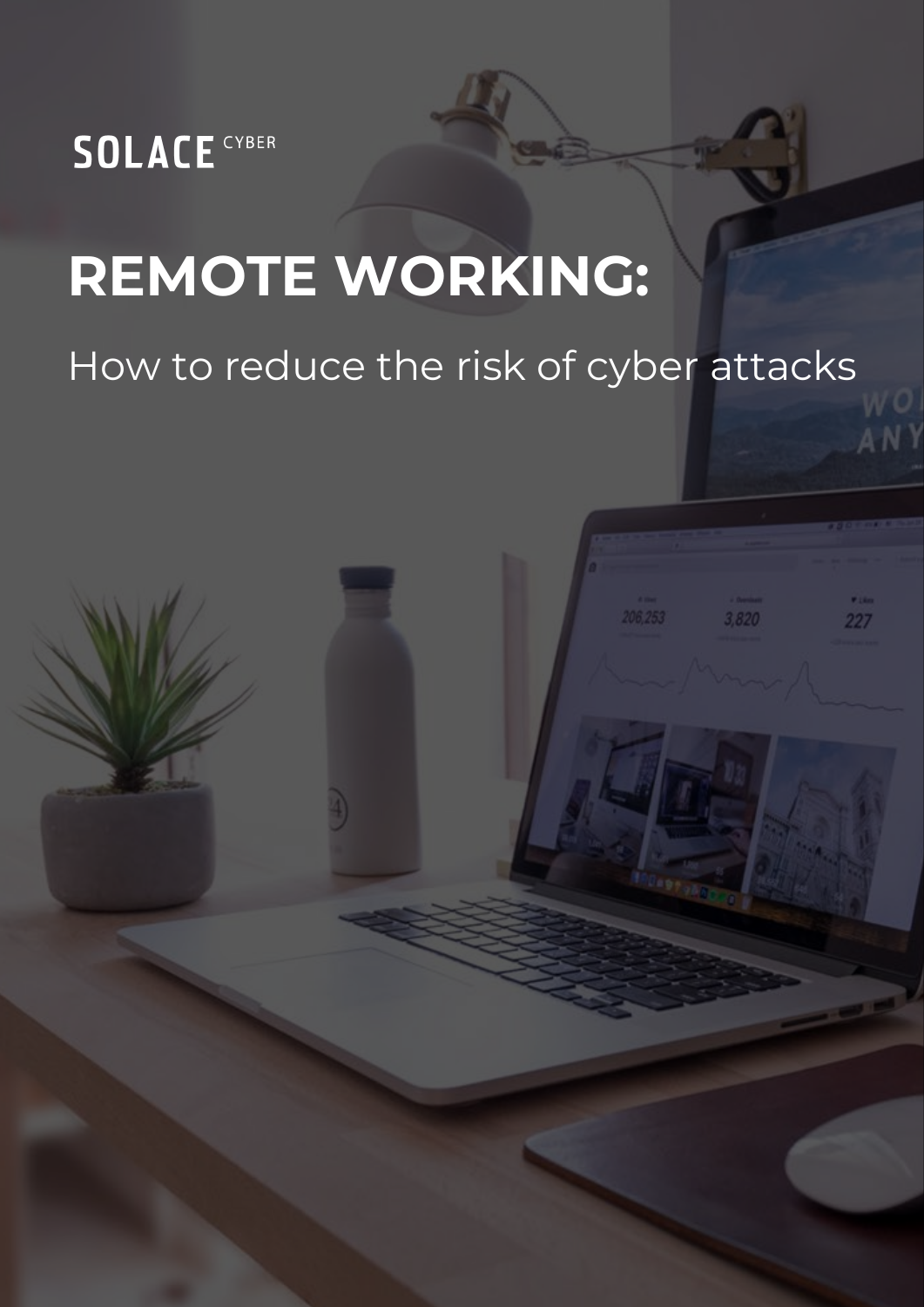**SOLACE CYBER** 

# REMOTE WORKING: How to reduce the risk of cyber attacks

#### **EXECUTIVE SUMMARY**

.

The working world has changed. With government-mandated restrictions now removed and offices reopening, traditional working has not returned to how it was pre-pandemic. Employees have enjoyed the benefits of home working and successfully adapted to a hybrid version of remote working, with most businesses now allowing for more permanent flexible working options. Typically, businesses only require two days in the office per week, ensuring there is adequate face time between colleagues to complete any tasks that are office-based and maintain a level of culture. Furthermore, having flexible and remote working has become a non-negotiable for attracting and retaining the best talent.

At the start of the pandemic, remote working had been viewed by many stakeholders as both a challenge and an opportunity. Some of the benefits of remote and hybrid working allowed for a reduction in office space and the associated overheads, plus a greater sense of employee wellbeing. However, the benefits were counteracted by a concern that if employees were not at their office desks working, there was uncertainty that the same level of effort would be made against their workload. The increased use of presence-based applications like Microsoft Teams allowed companies to see if their employees were working, KPIs became more focused on output and general feedback was that net productivity had actually increased with the majority of the workforce operating from. Despite some initial scepticism from business leaders surrounding hybrid working, the consensus soon began to shift to support a largely remote workforce.

#### **TECHNICAL CONSIDERATIONS FOR REMOTE WORKING**

When working from home was first initiated during COVID-19, the primary business concerns focused on making sure that employees could continue to work without access to their normal offices. Whilst IT teams would have considered cyber security risks when deploying laptops to users, traditional security tools such as Security Information and Event Management (SIEM), web filtering and data exfiltration detection were usually placed behind the firewall and would not capture inbound/outbound traffic once the data was outside the network perimeter. Hybrid or remote working has now become the norm for most organisations and there are new threats that need to be considered. Employees laptops will be connected to home networks, IoT devices and even home routers, which now pose a potential risk to the organisation. Phishing risks to employees are growing exponentially and many new attack vectors are taking hold by focussing on the remote worker.

Following the expedited deployment of technology to optimise home working, it is important that business leaders strongly consider the increased security risks and the approach to mitigating them. Continuous cyber education also plays a big role ensuring all staff are always up to date on current risks and techniques aimed at getting their information or their corporate access credentials.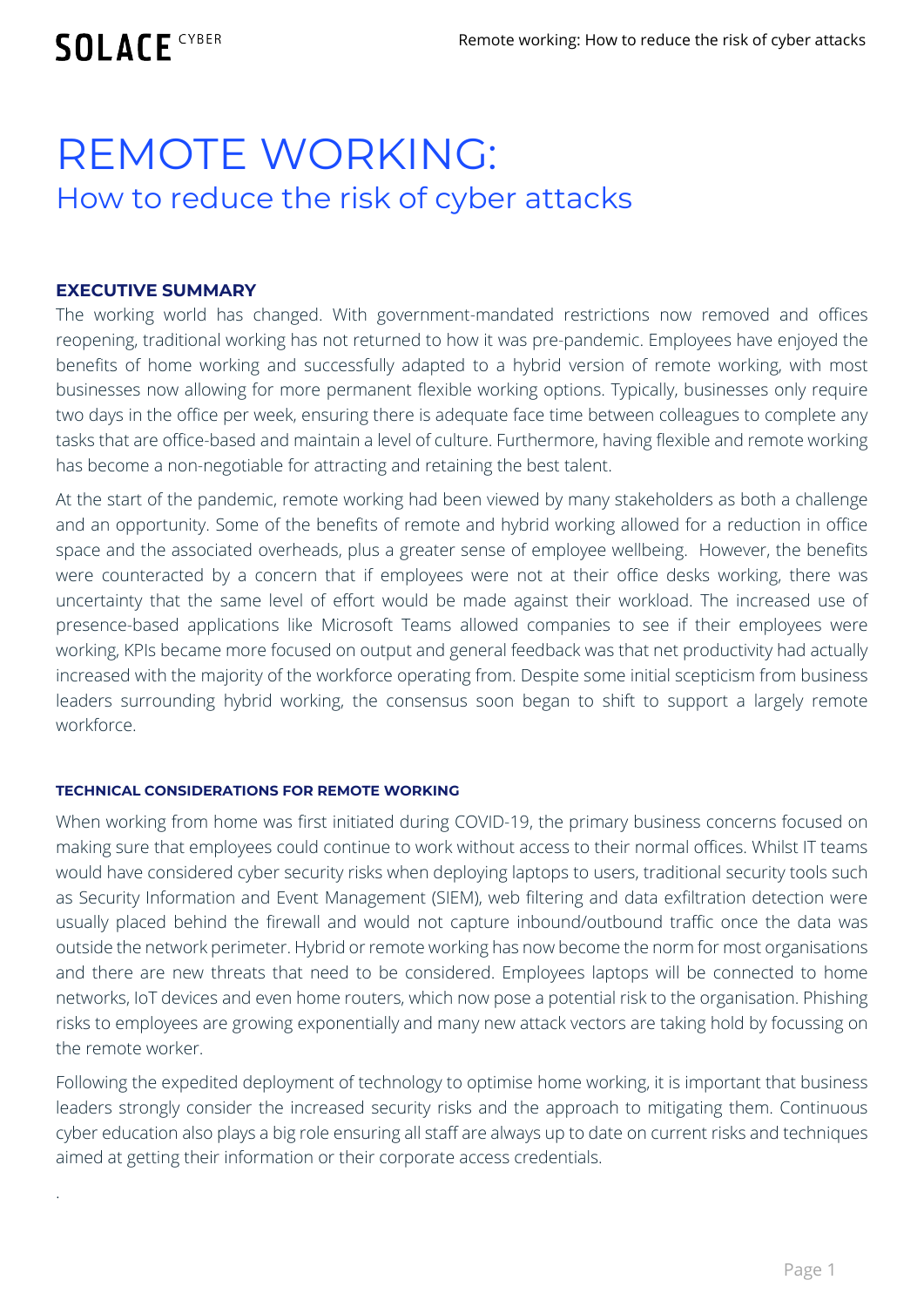# **SOLACE CYBER**

#### **SOLUTIONS TO SECURE EVERY ENDPOINT FOR REMOTE WORKERS**

Many business leaders believe that their current anti-virus will provide adequate protection against cyber attacks. However, traditional anti-virus products are slow to react to threats as they are signature based. This means that when a new virus is discovered, the security vendor will need to analyse it and create a signature to detect it before it is distributed to the clients.

The more significant risks faced by organisations today are much more advanced and typically exploit zeroday vulnerabilities (weaknesses in code which are discovered that day). Technology vendors would not be aware of the problem and are unable to develop and distribute a security patch ahead of cyber attackers exploiting the vulnerability. Ransomware is now the typical endgame of exploits, it has now become so advanced that ransomware will adapt and mutate at such a pace, traditional signature-based anti-virus protection is unable to detect it.

#### **ENDPOINT DETECTION AND RESPONSE (EDR)**

To address these challenges, organisations are looking for a comprehensive endpoint security solution, one that provides much needed visibility into remote endpoints and enables them to not only protect themselves outside the bounds of the corporate network and its security controls, but also will self-heal in the event of an incident, without the need for human intervention.

Solace Cyber Managed Detection and Response (MDR) solution uses either FortiNet's FortiEDR platform or Microsoft's Defender for Endpoint (depending on client preference) providing cloud-based monitoring of your endpoint traffic and activity, that is analysed 24x7x365 by our Security Operations Centre (SOC).

### Key features of any

### EDR technology are:

#### **DISCOVER & PREDICT**

Attack surface reduction Rogue and IpT devices Risk-based proactive policies Virtual patching

#### **RESPOND & REMEDIATE**

Orchestrated Incident Response Al powered event classification Managed playbooks, based on threat classification Investigation and threat hunting



#### MACHINE LEARNING **ANTI-MALWARE**

Real-time prevention Machine Learning Kernel based antivirus

#### **DETECT & DEFUSE**

**Block malicious actions** Behavioral based detection Stop the data breach in real-time Halt lateral movement, command & control Stop data exfiltration. Deny access to files systems to prevent encryption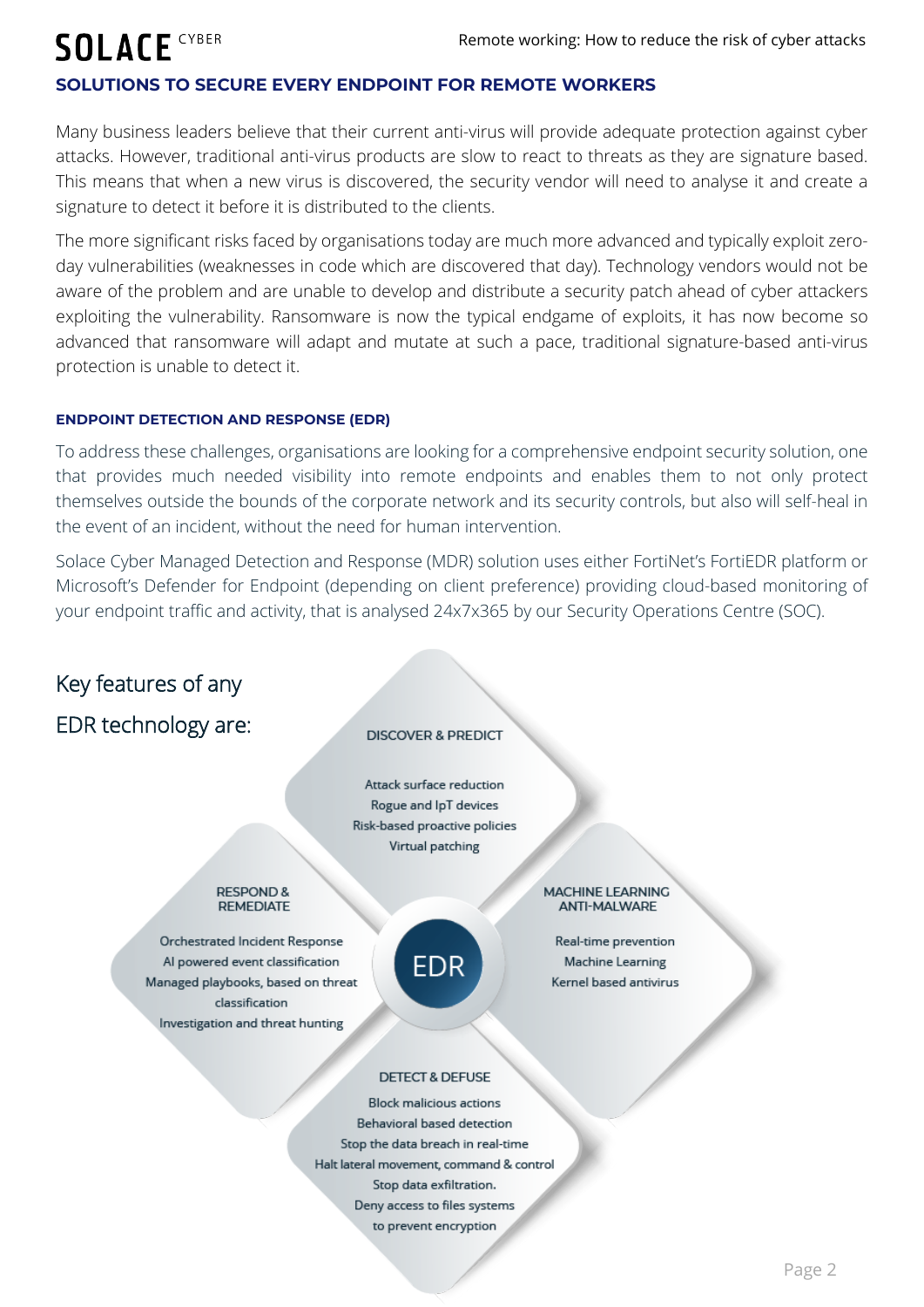# **SOLACE CYBER**

EDR differs from traditional anti-virus technology by intelligently tracking certain behaviours, as opposed to specific signatures. This provides advanced protection against all threat types, including zero-day vulnerabilities.

That said, any EDR technology is only as good as the people who configure, deploy and manage it on an ongoing basis. Solace Cyber differs from 'out the box' EDR solutions by spending a 60-day integration period within your business to learn the nuances of each organisation. What may cause a false positive alert for one company, could be a severe threat for another. This creates a finely tuned security platform.

Next generation security technologies such as EDR are best administered by the subject matter experts who can provide the people, process and peripheral technologies to create a functional security ecosystem. Further information can be found at [Managed Detection & Response \(MDR\) -](https://www.solaceglobal.com/cyber-security-risk/cyber-security-solutions/managed-detection-response-mdr/) Solace Cyber.

#### **ZERO TRUST NETWORK ACCESS (ZTNA)**

Zero Trust Network Access (ZTNA) solves a number of problems relating to remote workers. Historically, remote workers would have operated a client VPN that had predefined access based on central firewall rules. This was often generic, the parameters were too wide and did not provide tailored restricted access to the individual. Additionally, to maintain corporate policies for internet access on corporate devices, all traffic would have to be tunnelled back to a central location, thereby increasing bandwidth requirements and latency. This issue has increased due to the uptake in SaaS services such as Office 365 or Teams that require a lot of bandwidth or are more sensitive to latency.

#### **FORTICLIENT ZTNA EDITION**

The Solace Cyber approach to ZTNA allows for the security fabric to be extended to the users directly using cloud-managed FortiClient solution. Remote users can maintain their security policy compliance by taking the traditional internal policies and running them directly on the endpoint devices. This cloud-managed solution can maintain access to corporate services by either individually tailored ZTNA VPN access, or by using automated tunnels to allow access to applications without the need for the VPN.

Web filtering is also provided directly on the endpoint to save SaaS applications or Internet traffic having to traverse back to a central location. This can all be tailored or it can be synchronised with the central Firewall to ensure minimal administration and full compliance with any policies that are already in place.

#### KEY FEATURES OF ANY ZTNA TECHNOLOGY ARE

- **EXECT** Zero trust agent with MFA
- **EXEC** Central management via EMS
- **EXECOM** Central logging & reporting
- **•** Dynamic security fabric connector
- **•** Vulnerability agent & remediation
- SSL VPN with MFA
- IPSEC VPN with MFA
- **FortiGuard web filtering**
- **USB** device control

Solace Cyber offer a fully managed service for FortiClient deployments, including on-going proactive maintenance and incident support. This service is provided 24/7/365 by our Security Operations Centre (SOC) and supported by our FortiNet accreditations.

For further information around Solace Cyber [Secure](https://www.solaceglobal.com/cyber-security-risk/cyber-security-solutions/secure-edge-remote-worker-security/) Edge & Remote Access solutions please see Secure [Edge & Remote Worker Security -](https://www.solaceglobal.com/cyber-security-risk/cyber-security-solutions/secure-edge-remote-worker-security/) Solace Cyber.